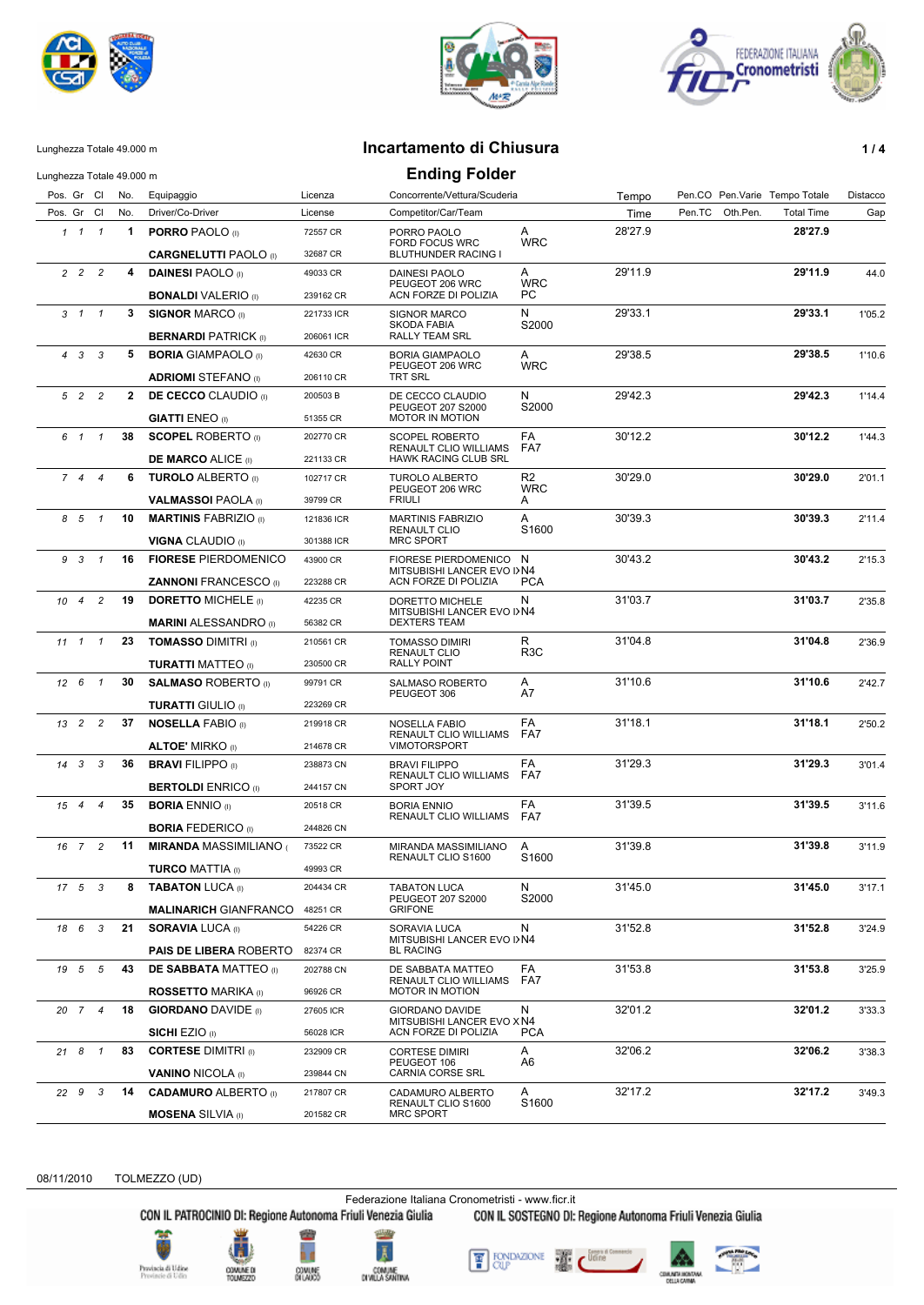





## Lunghezza Totale 49.000 m **Incartamento di Chiusura 2 / 4**

| Lunghezza Totale 49.000 m |                |         |                                                        |                         | <b>Ending Folder</b>                                                |                       |         |                               |                   |          |
|---------------------------|----------------|---------|--------------------------------------------------------|-------------------------|---------------------------------------------------------------------|-----------------------|---------|-------------------------------|-------------------|----------|
| Pos. Gr Cl                |                | No.     | Equipaggio                                             | Licenza                 | Concorrente/Vettura/Scuderia                                        |                       | Tempo   | Pen.CO Pen.Varie Tempo Totale |                   | Distacco |
| Pos. Gr Cl                |                | No.     | Driver/Co-Driver                                       | License                 | Competitor/Car/Team                                                 |                       | Time    | Pen.TC<br>Oth.Pen             | <b>Total Time</b> | Gap      |
| 23 8 1                    |                | 56      | <b>MATIZ ANTONELLO</b> (I)                             | 200947 ICR              | <b>MATIZ ANTONELLO</b><br>SUBARU IMPREZA DIESEL N3                  | N                     | 32'20.3 |                               | 32'20.3           | 3'52.4   |
|                           |                |         | <b>JASKA MARTIN (I)</b>                                | 231711 CN               | <b>CARNIA CORSE SRL</b>                                             |                       |         |                               |                   |          |
| 24 9                      | $\overline{1}$ | 109     | <b>PARONUZZI STEFANO</b> (I)                           | 212896 CR               | PARONUZZI STEFANO                                                   | N                     | 32'28.2 |                               | 32'28.2           | 4'00.3   |
|                           |                |         | <b>MATTIOZ LARISSA</b> (I)                             | 234813 CN               | <b>CITROEN SAXO</b><br>A.S.D. SUPER 2000                            | N2                    |         |                               |                   |          |
| 25 10 5                   |                | 7       | <b>BERTOLUTTI ROBERTO</b> (I)                          | 44320 CR                | BERTOLUTTI ROBERTO<br>PEUGEOT 206 WRC                               | A<br><b>WRC</b>       | 32'36.3 |                               | 32'36.3           | 4'08.4   |
|                           |                |         | <b>FURLAN ERICA (I)</b>                                | 201023 CR               |                                                                     |                       |         |                               |                   |          |
| 26 6                      | 6              | 47      | <b>PANATO TIZIANO</b> (I)                              | 207136 ICR              | PANATO TIZIANO<br>RENAULT CLIO WILLIAMS                             | FA<br>FA7             | 32'45.3 |                               | 32'45.3           | 4'17.4   |
|                           |                |         | <b>GUGOLE LIA (I)</b>                                  | 241497 CN               |                                                                     |                       |         |                               |                   |          |
| 27 10                     | $\overline{c}$ | 51      | <b>MARCHIOL MARCO (I)</b>                              | 53077 CR                | <b>MARCHIOL MARCO</b>                                               | N<br>N <sub>3</sub>   | 32'58.4 |                               | 32'58.4           | 4'30.5   |
|                           |                |         | <b>SOLDA' GIUSEPPE (I)</b>                             | 36921 CR                | RENAULT CLIO RS LIGHT<br><b>FRIULI</b>                              | A                     |         |                               |                   |          |
| 28 11 1                   |                | 87      | <b>PESSOT FABIO (I)</b>                                | 206030 ICR              | PESSOT FABIO<br>ROVER MG RZ                                         | Α<br>A5               | 32'53.3 | 10                            | 33'03.3           | 4'35.4   |
|                           |                |         | <b>MOZ STEFANIA</b> (I)                                | 235077 CR               | <b>VIMOTORSPORT</b>                                                 |                       |         |                               |                   |          |
| 29 2                      | $\overline{c}$ | 24      | <b>MARTINELLI ALBERTO</b> (I)                          | 213336 CR               | <b>MARTINELLI ALBERTO</b><br><b>RENAULT CLIO</b>                    | R<br>R <sub>3</sub> C | 33'05.1 |                               | 33'05.1           | 4'37.2   |
|                           |                |         | <b>CROSILLA SIMONE</b> (I)                             | 80831 CR                | CAR RALLY SERVICE                                                   |                       |         |                               |                   |          |
| 30 11 2                   |                | 98      | <b>PIANCA GIOVANNI</b> (I)<br><b>BAZZI MONICA</b> (I)  | 47319 CR<br>47324 CR    | PIANCA GIOVANNI<br>PEUGEOT 106 RALLYE<br><b>MARCA RALLY CLUB</b>    | N<br>N <sub>2</sub>   | 33'08.4 |                               | 33'08.4           | 4'40.5   |
| $31 \t12 \t3$             |                | 99      | <b>BUCCINO MICHELE</b> (i)                             | 205501 CR               | <b>BUCCINO MICHELE</b>                                              | N                     | 33'13.2 |                               | 33'13.2           | 4'45.3   |
|                           |                |         |                                                        |                         | PEUGEOT 106 RALLYE                                                  | N2                    |         |                               |                   |          |
|                           |                | 54      | <b>CODROMAZ FRANCO (I)</b>                             | 300419 CR               | <b>VIMOTORSPORT</b>                                                 |                       |         |                               | 33'19.2           |          |
| 32 13                     | 3              |         | <b>BELTRAMINI DIEGO (I)</b>                            | 102694 CN               | <b>BELTRAMINI DIEGO</b><br><b>RENAULT CLIO RS</b>                   | N<br>N <sub>3</sub>   | 33'19.2 |                               |                   | 4'51.3   |
|                           |                |         | <b>GOTTI</b> CLAUDIO (I)                               | 215451 ICR              |                                                                     |                       |         |                               |                   |          |
| 33 14                     |                | 4 106   | <b>SUSANI LUCA (I)</b><br><b>QUARINA DENNY</b> (I)     | 240061 CN<br>239317 CN  | SUSANI LUCA (I)<br>PEUGEOT 106<br>SPORT JOY                         | N<br>N2               | 33'27.6 |                               | 33'27.6           | 4'59.7   |
| 34 15                     |                | $5$ 101 | <b>BERTOLUTTI GIUSEPPE (i)</b>                         |                         | <b>BERTOLUTTI GIUSEPPE</b>                                          | N                     | 33'35.8 |                               | 33'35.8           |          |
|                           |                |         |                                                        | 51278 CN                | PEUGEOT 106                                                         | N <sub>2</sub>        |         |                               |                   | 5'07.9   |
|                           |                |         | <b>'EL DANDI'</b> (I)                                  | 228180 CR               | SPORT JOY                                                           |                       |         |                               |                   |          |
| 35 16 4                   |                | 74      | <b>FONTANA KYD</b> (i)                                 | 103830 ICR<br>244932 CN | FONTANA KYD<br>RENAULT CLIO RS LIGHT<br><b>HAWK RACING CLUB SRL</b> | N<br>N <sub>3</sub>   | 33'38.8 |                               | 33'38.8           | 5'10.9   |
|                           |                |         | <b>ANDRIOLO ALEX (I)</b>                               |                         |                                                                     | FA                    |         |                               | 33'54.3           |          |
| 36 7 7                    |                | 48      | <b>COLLINASSI ROBERTO</b> (I)                          | 233434 CN               | COLLINASSI ROBERTO<br><b>RENAULT CLIO</b>                           | FA7                   | 33'54.3 |                               |                   | 5'26.4   |
|                           |                |         | <b>DALLA PIETRA FABIO</b> (I)                          | 211061 CR               | E.R. MOTORSPORT                                                     |                       |         |                               |                   |          |
| 37 17                     | 6              | 112     | <b>CHIUCH ANDREA</b> (I)                               | 296266 CR               | CHIURCH ANDREA<br>PEUGEOT 106<br>SPORT JOY                          | N<br>N <sub>2</sub>   | 34'05.3 |                               | 34'05.3           | 5'37.4   |
|                           |                |         | <b>CORREDIG ALESSANDRO</b>                             | 301464 CN               |                                                                     |                       |         |                               |                   |          |
| 38 3 1                    |                | 27      | <b>COPPOLA LUCA (I)</b>                                | 323382 C23              | <b>CRISTOFOLI ALEX</b><br>PEUGEOT 207                               | R<br>R3T              | 34'06.5 |                               | 34'06.5           | 5'38.6   |
|                           |                |         | <b>CRISTOFOLI ALEX (I)</b>                             | 297376 CN               | MRC SPORT                                                           |                       |         |                               | 34'15.7           |          |
| 39 4                      | 3              | 33      | LEIGEB HEINZ (A)                                       | LEIGEB HEINZ            | RENAULT CLIO                                                        | R<br>R <sub>3</sub> C | 34'15.7 |                               |                   | 5'47.8   |
|                           |                |         | <b>EDER HORST (A)</b>                                  |                         |                                                                     |                       |         |                               |                   |          |
| 40 12 2                   |                | 84      | <b>GIAQUINTO GIOVANNI</b> (I)                          | 73617 CR                | <b>GIAQUINTO GIOVANNI</b><br>CITROEN C2                             | A<br>A6               | 34'23.0 |                               | 34'23.0           | 5'55.1   |
|                           |                |         | <b>CERLINI</b> CRISTIAN (I)                            | 88253 CR                | ACN FORZE DI POLIZIA                                                | PС                    |         |                               |                   |          |
| 41 8                      | 8              | 39      | <b>ALZETTA MARCO</b> (I)<br><b>CORONA</b> GIOVANNI (I) | 221328 CN<br>99766 CR   | ALZETTA MARCO<br>RENAULT CLIO WILLIAMS<br>CARNIA CORSE SRL          | FA<br>FA7             | 34'23.4 |                               | 34'23.4           | 5'55.5   |
| 42 9                      | 9              | 41      | <b>CROZZOLI MARCO (I)</b>                              |                         |                                                                     |                       | 34'23.9 |                               | 34'23.9           |          |
|                           |                |         | <b>DEL FRARI</b> ALAN (I)                              | 99769 ICR<br>232189 ICR | CROZZOLI MARCO<br>OPEL ASTRA<br>ACN FORZE DI POLIZIA                | FA<br>FA7<br>PС       |         |                               |                   | 5'56.0   |
| 43 5 1                    |                | 50      | <b>TERPIN LUIGI (I)</b>                                | 295171                  | <b>TERPIN LUIGI</b>                                                 | R                     | 34'17.0 | 10                            | 34'27.0           | 5'59.1   |
|                           |                |         | <b>DRIOLI PAOLO</b> (I)                                | 242474 CN               | CITROEN C2<br><b>GORIZIA CORSE</b>                                  | R <sub>2</sub> B      |         |                               |                   |          |
| 44 18 7 100               |                |         | <b>MARCHIOL GIANNI</b> (I)                             | 16566 B                 | <b>MARCHIOL GIANNI</b>                                              | N                     | 34'28.4 |                               | 34'28.4           | 6'00.5   |
|                           |                |         | <b>GOI DEBORA</b> (I)                                  | 216341 CR               | <b>HONDA CIVIC EK4</b><br><b>FRIULI</b>                             | N <sub>2</sub>        |         |                               |                   |          |

08/11/2010 TOLMEZZO (UD)

Federazione Italiana Cronometristi - www.ficr.it<br>CON IL PATROCINIO DI: Regione Autonoma Friuli Venezia Giulia CON IL SOSTEGNO DI: Regione Autonoma Friuli Venezia Giulia

Provincia di Udine<br>Provincie di Udin









4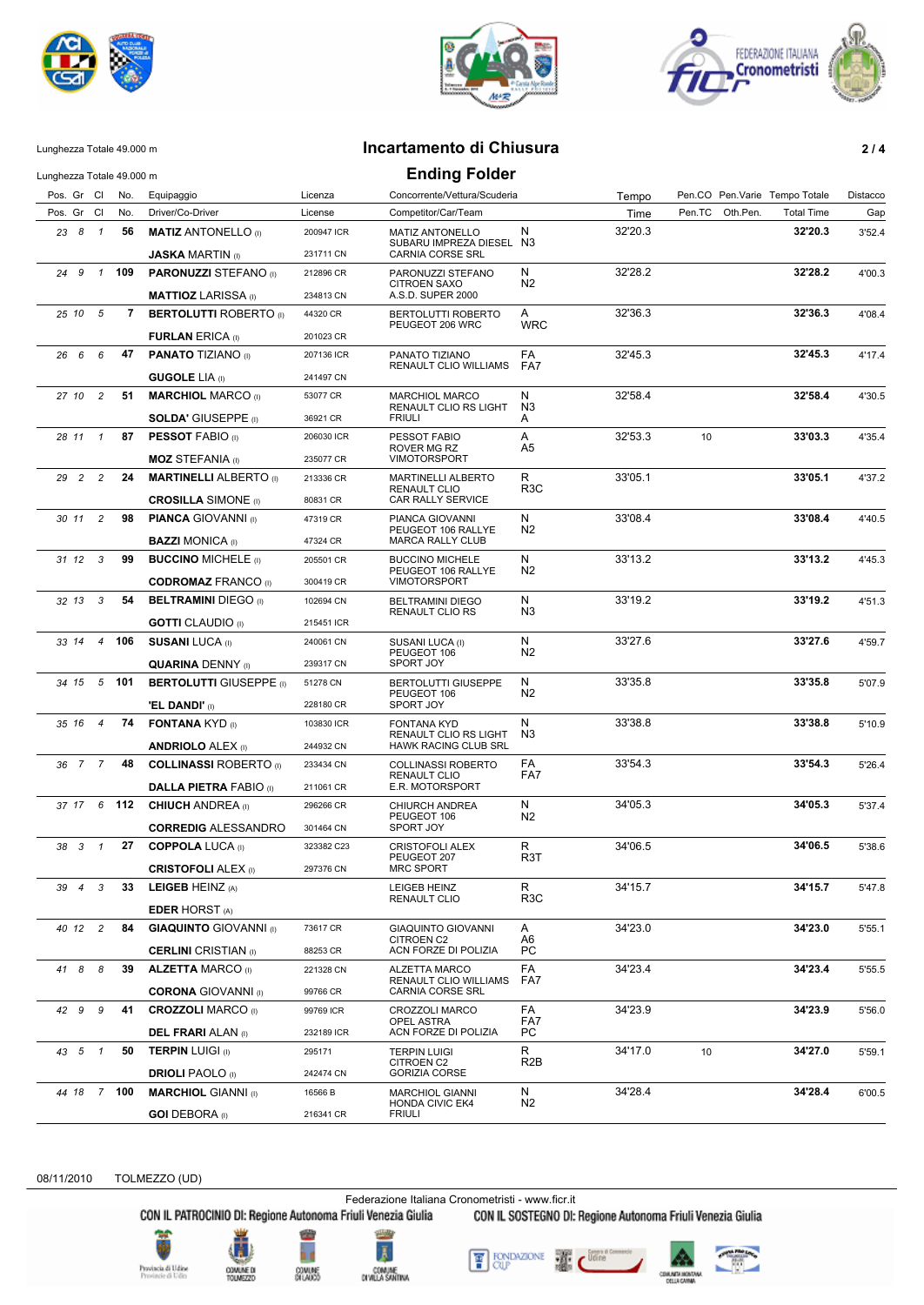





## Lunghezza Totale 49.000 m **Incartamento di Chiusura 3 / 4**

| Lunghezza Totale 49.000 m              |     |                                                            |            | <b>Ending Folder</b>                          |                           |         |                               |                   |          |
|----------------------------------------|-----|------------------------------------------------------------|------------|-----------------------------------------------|---------------------------|---------|-------------------------------|-------------------|----------|
| Pos. Gr Cl                             | No. | Equipaggio                                                 | Licenza    | Concorrente/Vettura/Scuderia                  |                           | Tempo   | Pen.CO Pen.Varie Tempo Totale |                   | Distacco |
| Pos. Gr Cl                             | No. | Driver/Co-Driver                                           | License    | Competitor/Car/Team                           |                           | Time    | Pen.TC<br>Oth.Pen.            | <b>Total Time</b> | Gap      |
| 45 1 1                                 | 79  | <b>PASCHINI LUCA (I)</b>                                   | 201590 CR  | PASCHINI LUCA                                 | FN<br>FN <sub>3</sub>     | 34'35.9 |                               | 34'35.9           | 6'08.0   |
|                                        |     | <b>GRESSANI MATTEO</b> (i)                                 | 240357 CN  | FIAT UNO TURBO                                |                           |         |                               |                   |          |
| $\overline{c}$<br>46 6                 | 28  | <b>SCHULZ FRANZ (A)</b>                                    |            | <b>SCHULZ FRANZ</b>                           | R                         | 34'38.0 |                               | 34'38.0           | 6'10.1   |
|                                        |     | <b>HOFSTETTER HANNES (A)</b>                               |            | PEUGEOT 207                                   | R3T                       |         |                               |                   |          |
| 47 10 1                                | 86  | <b>DE NARDO MARCO</b> (I)                                  | 96505 ICR  | DE NARDO MARCO (I)                            | FA                        | 34'38.4 |                               | 34'38.4           | 6'10.5   |
|                                        |     | <b>DE LUCA MATTIA</b> (I)                                  | 228763 CN  | PEUGEOT 106 XSI<br><b>BL RACING</b>           | FA <sub>5</sub>           |         |                               |                   |          |
| 48 19<br>8                             | 104 | <b>CUSSIGH PAOLO</b> (I)                                   | 83381 CR   | <b>CUSSIGH PAOLO</b>                          | N                         | 34'43.8 |                               | 34'43.8           | 6'15.9   |
|                                        |     | <b>SAPIENZA LUCIANO</b> (I)                                | 51252 CR   | <b>CITROEN SAXO</b><br><b>FRIULI</b>          | N <sub>2</sub>            |         |                               |                   |          |
| 9 117<br>49 20                         |     | <b>ERMEN MATTEO</b> (I)                                    | 239055 CN  | <b>ERMEN MATTEO</b>                           | N                         | 34'46.8 |                               | 34'46.8           | 6'18.9   |
|                                        |     | <b>VISINTINI LEONARDO</b> (I)                              | 102665 CR  | PEUGEOT 106<br>FORUM JULII HC                 | N <sub>2</sub>            |         |                               |                   |          |
| 50 11 2                                | 92  | <b>PILAT ROBERTO</b> (I)                                   | 228273 CN  | PILAT ROBERTO                                 | FA                        | 34'48.6 |                               | 34'48.6           | 6'20.7   |
|                                        |     | <b>SIGNOROTTO FULVIO</b> (I)                               | 223933 CR  | PEUGEOT 205 RALLYE<br><b>MARCA RALLY CLUB</b> | FA <sub>5</sub>           |         |                               |                   |          |
| 51 2<br>$\overline{c}$                 | 75  | <b>MATTIUZ ALFIO (I)</b>                                   | 220824 CN  | MATTIUZ ALFIO                                 | FN                        | 34'50.1 |                               | 34'50.1           | 6'22.2   |
|                                        |     |                                                            |            | RENAULT CLIO WILLIAMS                         | FN3                       |         |                               |                   |          |
|                                        |     | <b>DA LOZZO ANGELO</b> (i)<br>LE COULTRE STEPHANIE         | 19592 CR   | <b>MARCA RALLY CLUB</b>                       | R                         | 34'56.5 |                               | 34'56.5           |          |
| 52 7 3                                 | 29  |                                                            |            | LE COULTRE STEPHANIE<br>FIAT 500 ABARTH       | R <sub>3</sub> T          |         |                               |                   | 6'28.6   |
|                                        |     | <b>CALECA VERONICA (I)</b>                                 | 244682 CN  | CARNIA CORSE SRL                              | F.                        |         |                               |                   |          |
| 53 12 10                               | 31  | <b>MINCIN GABRIELE</b> (I)                                 | 237929 CN  | <b>MINCIN GABRIELE</b><br>RENAULT CLIO        | FA<br>FA7                 | 34'57.9 |                               | 34'57.9           | 6'30.0   |
|                                        |     | <b>GIOIELLI ADRIANO</b> (I)                                | 55602 CR   | <b>BL RACING</b>                              |                           |         |                               |                   |          |
| 54 13 11                               | 46  | <b>ERLACHER CHRISTIAN (A)</b>                              |            | <b>ERLACHER CHRISTIAN</b><br>FORD ESCORT RS   | FA<br>FA7                 | 35'04.6 |                               | 35'04.6           | 6'36.7   |
|                                        |     | <b>APPELTAUER PAMELA (A)</b>                               |            |                                               |                           |         |                               |                   |          |
| 55 21 10 116                           |     | <b>MARTINIS ANGELO</b> (I)                                 | 42690 CR   | <b>MARTINIS ANGELO</b><br>CITROEN SAXO        | N<br>N2                   | 35'11.1 |                               | 35'11.1           | 6'43.2   |
|                                        |     | <b>IUSSA CRISTINA</b> (I)                                  | 229874 CR  | SPORT JOY                                     |                           |         |                               |                   |          |
| 56 3<br>3                              | 81  | <b>CORSO GIANANTONIO</b> (I)                               | 103783 CR  | CORSO GIANANTONIO                             | FN<br>FN <sub>3</sub>     | 35'15.2 |                               | 35'15.2           | 6'47.3   |
|                                        |     | <b>TAVERNA MAURO</b> (I)                                   | 241231 CR  | FIAT UNO TURBO IE<br>ANTARES MOTORSPORT       |                           |         |                               |                   |          |
| 57 22 5                                | 70  | <b>FRANDOLI NICOLA (I)</b>                                 | 110242 NC  | FRANDOLI NICOLA                               | N                         | 35'28.3 |                               | 35'28.3           | 7'00.4   |
|                                        |     | <b>GRASSI ALBERTO</b> (I)                                  | 209987 CR  | RENAULT CLIO RS<br><b>GORIZIA CORSE</b>       | N <sub>3</sub>            |         |                               |                   |          |
| 58 23 11 114                           |     | <b>MUSER LUCA</b> (I)                                      | 245909 CN  | <b>MUSER LUCA</b>                             | N                         | 35'32.8 |                               | 35'32.8           | 7'04.9   |
|                                        |     | <b>SPANGARO THOMAS (I)</b>                                 | 239760 CN  | PEUGEOT 106<br>ACN FORZE DI POLIZIA           | N <sub>2</sub><br>P       |         |                               |                   |          |
| 59<br>$\overline{4}$<br>$\overline{4}$ | 80  | <b>REPUTIN</b> STEFANO (I)                                 | 330760 CN  | REPUTIN STEFANO                               | FN                        | 34'26.2 | 1'10                          | 35'36.2           | 7'08.3   |
|                                        |     | <b>ARTICO KATIA</b> (i)                                    | 331480 CN  | <b>RENAULT CLIO</b><br><b>MRC SPORT</b>       | FN <sub>3</sub>           |         |                               |                   |          |
| 60 24 12 120                           |     | <b>'JULLI'</b> (I)                                         | 92944 CR   | JULLI<br>PEUGEOT 106<br>ACN FORZE DI POLIZIA  | N<br>N <sub>2</sub><br>PС | 35'37.6 |                               | 35'37.6           | 7'09.7   |
|                                        |     | <b>DE LUCA CORRADO</b> (I)                                 | 299036 CN  |                                               |                           |         |                               |                   |          |
| 61 25 13 118                           |     | <b>POLONIA</b> VANESSA (I)                                 | 240447 ICR | POLONIA VANESSA                               | N<br>N <sub>2</sub><br>F  | 35'39.1 |                               | 35'39.1           | 7'11.2   |
|                                        |     | <b>DEFENT ELISA (I)</b>                                    | 237434 ICR | PEUGEOT 106<br><b>MRC SPORT</b>               |                           |         |                               |                   |          |
| 62 26 14 113                           |     | <b>SOSOL ALBERT</b> (i)                                    | 46285 CR   | SOSOL ALBERT<br>PEUGEOT 106                   | N                         | 35'46.3 |                               | 35'46.3           | 7'18.4   |
|                                        |     |                                                            |            |                                               | N <sub>2</sub>            |         |                               |                   |          |
| 63 27 15 110                           |     | <b>CERETTI MICHELE</b> (I)<br><b>BELTRAME GABRIELE (I)</b> | 52332 CR   | <b>BELTRAME GABRIELE</b><br>PEUGEOT 106 S16   | N<br>N2                   | 35'59.0 |                               | 35'59.0           |          |
|                                        |     |                                                            | 318300 CN  |                                               |                           |         |                               |                   | 7'31.1   |
|                                        |     | <b>PICENO DENIS (I)</b>                                    | 302082 C23 |                                               |                           |         |                               |                   |          |
| 64 5<br>5                              | 77  | <b>NAIBO MARCO (I)</b>                                     | 75218 ICR  | NAIBO MARCO<br>RENAULT CLIO WILLIAMS          | FN<br>FN3                 | 35'59.5 |                               | 35'59.5           | 7'31.6   |
|                                        |     | <b>ROMANO</b> ANDREA (I)                                   | 237341 CN  |                                               |                           |         |                               |                   |          |
| 65 28 6                                | 72  | <b>PELLONI JOSEF</b> (I)                                   | 300615 CN  | PELLONI JOSEF<br>RENAULT CLIO                 | N<br>N3                   | 36'02.8 |                               | 36'02.8           | 7'34.9   |
|                                        |     | <b>MONTIGLIO ELISABETTA (</b>                              | 313540 CN  | <b>GORIZIA CORSE</b>                          |                           |         |                               |                   |          |
| 66 14 3                                | 88  | <b>BRUSEGHIN THOMAS</b> (I)                                | 305632 CN  | STEFANUTTO MICHAEL<br>PEUGEOT 205 RALLYE      | FA<br>FA <sub>5</sub>     | 36'05.0 |                               | 36'05.0           | 7'37.1   |
|                                        |     | <b>STEFANUTTO MICHAEL (I)</b>                              | 244372 CN  |                                               |                           |         |                               |                   |          |

08/11/2010 TOLMEZZO (UD)

Federazione Italiana Cronometristi - www.ficr.it<br>CON IL PATROCINIO DI: Regione Autonoma Friuli Venezia Giulia CON IL SOSTEGNO DI: Regione Autonoma Friuli Venezia Giulia

Provincia di Udine<br>Provincie di Udin



e.

ĥ.

Ā COMUME<br>DIVILLA SANTINA

**STARS** 





4